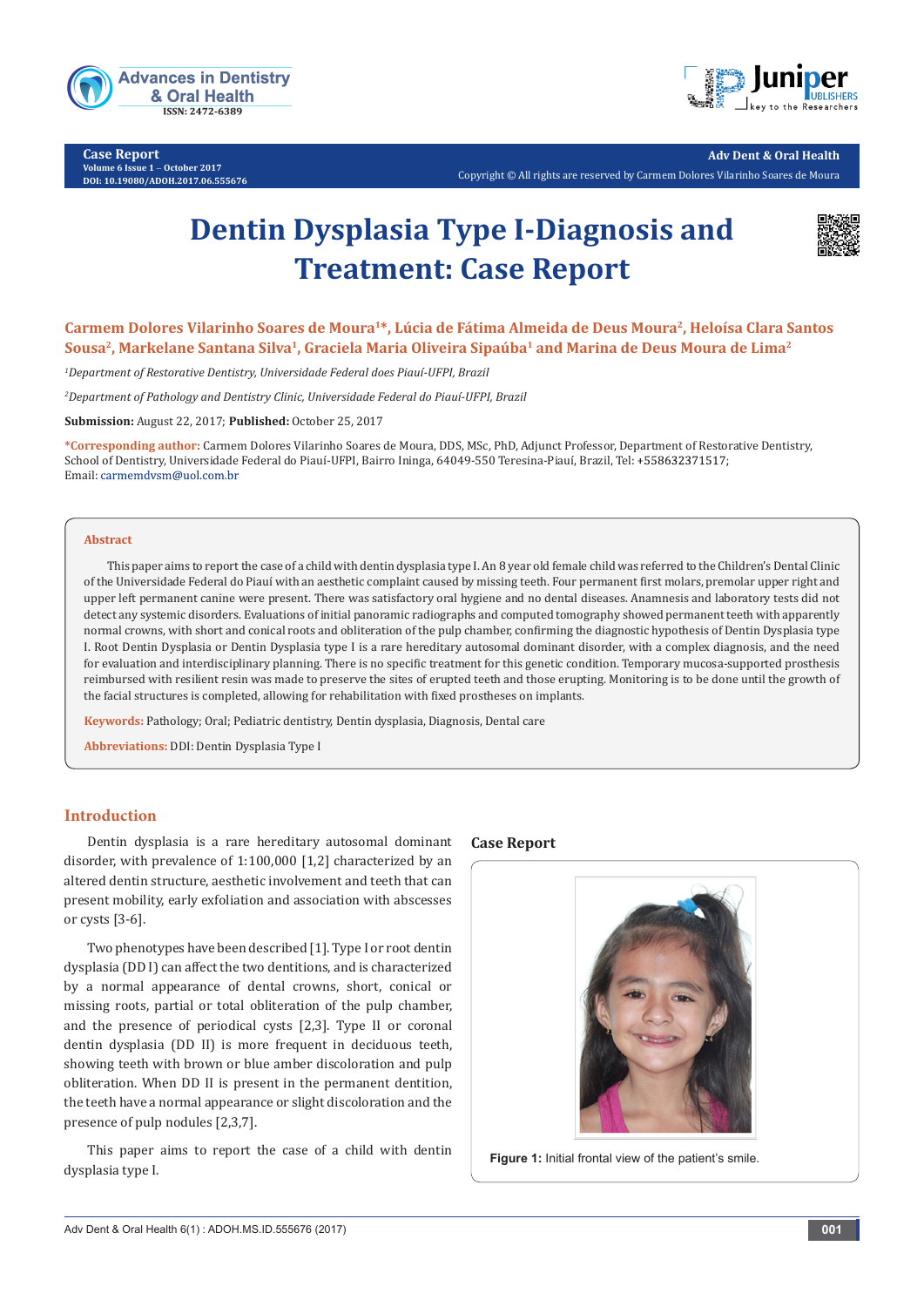An 8 years old female was referred to the Children's Dental Clinic of the Universidad Federal do Piauí with an aesthetic complaint caused by missing teeth (Figure 1). The teeth erupted and soon after exfoliated spontaneously. There was an alveolar ridge deficiency in the maxilla and mandible, and decreased vertical height due to missing teeth. The child presented introspective behavior and little collaborator for dental procedures.

There is no report of other family members with similar dental changes. In the first examination the following fully erupted teeth were present: four permanent first molars, premolar upper right and upper left permanent canine. There was satisfactory oral hygiene and no dental diseases. The teeth had normal color and the absence of mobility (Figure 2).



**Figure 2:** Intraoral view showing erupted teeth.

Laboratory tests such as blood count, ionic calcium, phosphorus, serum iron, 17 alpha hydroxy progesterone, and rostenedione, alkaline phosphates total protein and fractions, A/G ratio, somatomedin and GH stimulation test after coniine did not detect any systemic disorders. Radiographs of hands and wrists showed images of bone development compatible with a 6-yearold child (Gilsanz-Ratib digital atlas for bone age estimations).



Figure 3: Panoramic radiograph revealed that the teeth had short and conical roots and obliteration of the pulp chamber.

Evaluations of initial panoramic radiographs (Figure 3) and computed tomography showed permanent teeth in different stages of development, with apparently normal crowns, with short and conical roots and obliteration of the pulp chamber, confirming the diagnostic hypothesis of dysplasia dentine type I.

Due the psychological framework of the patient with social isolation behavior, which is a condition that worried the family, we opted for the placing of temporary mucosa-supported prosthesis reimbursed with resilient resin to preserve the sites of erupted teeth and those erupting. The child's mother signed a written consent, allowing the case to be documented for publication in a scientific journal.

Moldings were made of the dental arches with Hydro gum ® (Zhermack clinical, Rovigo, Itália) and children's trays, and then the molds were cast with a special plaster, type IV Drone (Dentsply, Petropolis-RJ, Brazil), to obtain the study design and manufacture of a custom tray in clear acrylic (Vipident plus, Pirassununga-SP, Brazil). This was used for the functional molding and to generate the working model; for this, Godiva stick type 1 (SDS Kerr, Joinville-SC, Brazil)was used in order to obtain an adequate sealing peripheral, and soft Politer Impregum™ Soft (3M ESPE, Neuss, Germany) for the molding itself. The working models were sent to the laboratory for the base-proof and wax plans.

In the second session, the base-proof and wax plans were tested, and the vertical dimension was defined using a Willis compass. This measurement was decreased 3mm to get the vertical height of occlusion. Markings were also made to set a high smile line and intercanine space, which in this case was made using the line of the pupils, and then the upper and lower planes were fixed with clips. The bases were replaced in the working model and the assembly was made in Articulator, semi-adjustable, Arson (Board) for mounting the teeth. Stock teeth 1D were selected to anterior maxillary, 3M to anterior mandible and 3M for posterior Vipident plus (VIPI, Pirassununga-SP, Brazil).

The patient returned to the proof of the teeth mounted in wax. In this session were made swallowing and phonetic tests, confirming ideal height of the vertical occlusion, without invasion of free functional space and without need for adjustments. After the choice the color of gingiva - medium pink (STG dentes  $\circledR$ ), the prostheses was remand to the laboratory for acrylization.



**Figure 4:** Post treatment intraoral photograph.



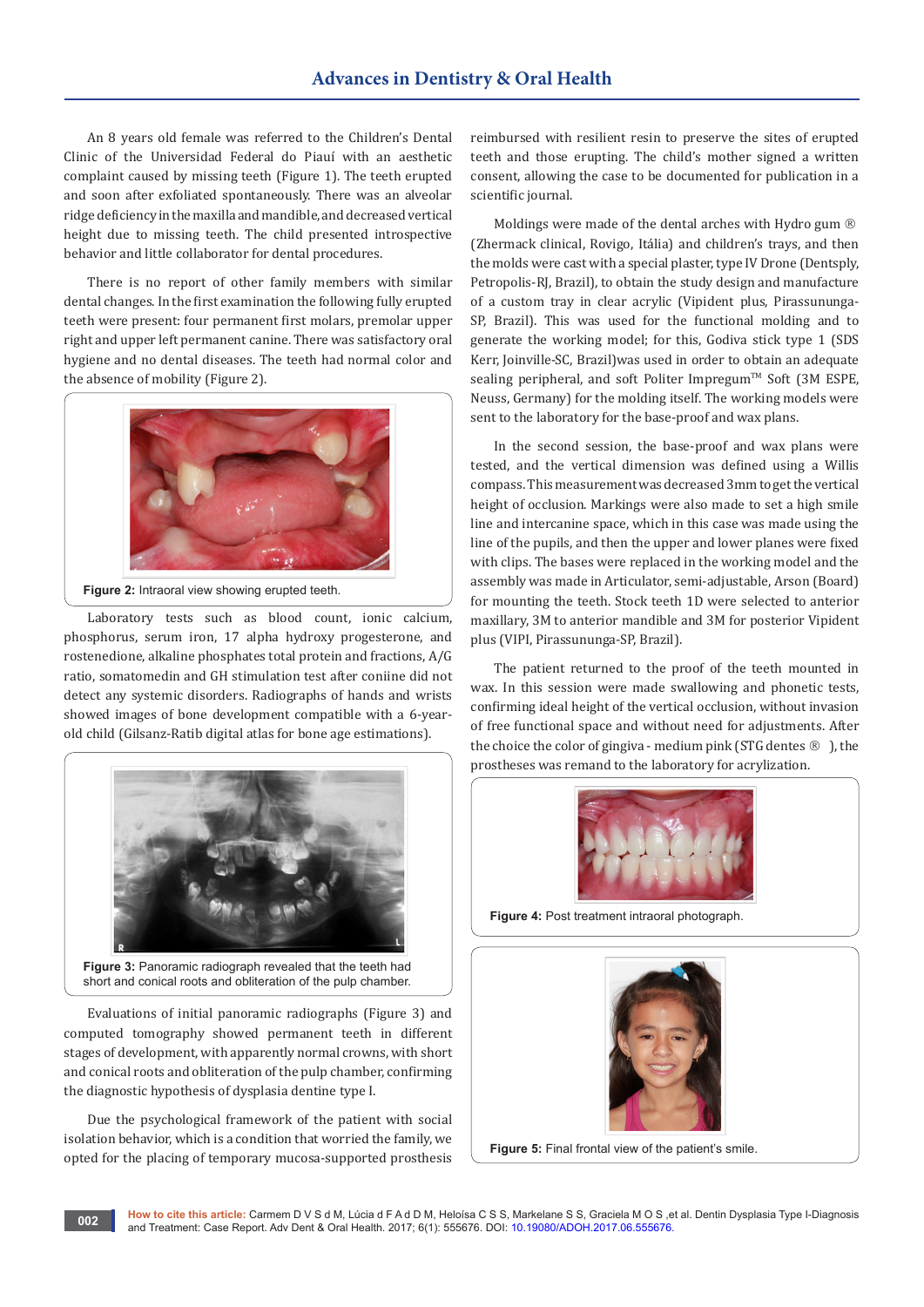In the fourth session, the installation of the prostheses (Figure 4,5) was completed with relining with dense Soft Comfort  $\mathbb{R}$  resin (Decrial, Pirassununga-SP, Brazil). Small occlusal adjustments were made with Minicab Pmtungsten drills (Dedeco). After this step was completed, the prostheses were delivered and guidelines were given. The mother agreed that the patient would return bimonthly, or when the prosthesis was difficult to use, in order to make adjustments due to the eruptive process and/or tooth loss.

The patient returned three months after the making of the prosthesis for adjustments, due to tooth eruption 24. Adjustments to the prosthesis were made. Monitoring is to be done until the growth of the facial structures is completed, allowing for rehabilitation with fixed prostheses on implants.

#### **Discussion**

The absence of teeth influences the aesthetics and masticator function with consequent impairment in the quality of life of the patient5. Dentin dysplasia is a rare condition, with a complex diagnosis, and the need for evaluation and interdisciplinary planning [8]. The differential diagnosis of DDI is made with dentinogenesisimperfecta, aware autosomal dominant condition, at which teeth may exhibit color changes, hypo mineralized and exposed dentin, bulbous crowns, cervical constriction, thick and short roots and obliteration of the pulp chamber [2].

Patients with missing teeth, spontaneous exfoliation of teeth, periodical lesions without a history of pulp involvement and mandible atrophy, as in this report, dentin dysplasia type I should be considered as first hypothesis diagnostic [5]. The maxillomandibular atrophy observed commonly in patients with dentin dysplasia type I, can be considered as a sequelae of anomalous root development or early tooth loss [1]. There is no consensus regarding the clinical and radiographic findings present in patients with dentin dysplasia type I [6]. In this case, the changes observed are not characteristic of any DD I subtype described [6,9,10].

Dysplasia dentin type I has been reported in the literature as a hereditary disease of autosomal dominant character. However, in 2013, Cherkaoui et al. [1] published a study conducted on a Moroccan family in which this condition manifested itself as an autosomal recessive inheritance. In the case described, there are no reports of similar cases in the family, which excludes the dominant manifestation in this patient.

Early diagnosis is important for planning and preventive strategies [11-14]. In the case of the reported patient, preventive measures were adopted in order to preserve the healthy teeth, such as control of ingestion of sugar and adequate oral hygiene; this is because the prognosis was unfavorable due to short roots and the presence of periodical radiolucency that would favor early losses [11,14].

There is no specific treatment for this genetic condition [6,9]. Overall, the proposed strategies aim to preserve erupted teeth the longest time possible [6,9]. Still, life expectancy of dentition is short, and the patient will need periodic adaptations in the oral prosthesis [11,14].

The treatments described for dentin dysplasia type I also include endodontic therapy, periodical curettage and functional space maintainers [6,9,15-17]. Functional rehabilitation with prosthesis, after extraction of all the teeth and cystic curettage, was also identified as an option [18]. In the present case, we opted for the maintenance of the teeth until their exfoliation and a temporary mucosa-supported prosthesis was made, readapted at each new eruption and/or dental exfoliation. The decision of such conduct aims to preserve bone structure for later confection of fixed implant-supported prostheses.

## **References**

- 1. Cherkaoui JI, El Alloussi M, Laarabi FZ, [Bouhouche A,](https://www.ncbi.nlm.nih.gov/pubmed/23712319) Ameziane R, et al. [\(2013\) Inhabitual autosomal recessive form of dentin dysplasia type I](https://www.ncbi.nlm.nih.gov/pubmed/23712319)  [in large consanguineous Maroccan family. Eur J Med Genet 56\(8\): 442-](https://www.ncbi.nlm.nih.gov/pubmed/23712319) [444.](https://www.ncbi.nlm.nih.gov/pubmed/23712319)
- 2. [de La Dure Molla M, Philippe Fournier B, Berdal A \(2015\) Isolated](https://www.ncbi.nlm.nih.gov/pubmed/25118030)  [dentinogenesis imperfecta and dentin dysplasia: revision of the](https://www.ncbi.nlm.nih.gov/pubmed/25118030)  [classification. Eur J Hum Genet 23\(4\): 445-451.](https://www.ncbi.nlm.nih.gov/pubmed/25118030)
- 3. Shields ED, Bixler D, [el Kafrawy AM \(1973\) A proposed classification](https://www.ncbi.nlm.nih.gov/pubmed/4516067)  [for heritable human dentine defects with a description of a new entity.](https://www.ncbi.nlm.nih.gov/pubmed/4516067)  Arch Oral Biol [18\(4\): 543-553.](https://www.ncbi.nlm.nih.gov/pubmed/4516067)
- 4. Witkop [CJ \(1988\) Amelogenesis imperfecta, dentinogenesis imperfecta](https://www.ncbi.nlm.nih.gov/pubmed/3150442)  and dentin [dysplasia revisited: problems in classification. J Oral](https://www.ncbi.nlm.nih.gov/pubmed/3150442)  Pathol [17\(9-10\): 547-53.](https://www.ncbi.nlm.nih.gov/pubmed/3150442)
- 5. [Komlós G, Joób Fancsaly Á, Pataky L, Shkolnik T, Bogdán S, et al. \(2015\)](https://www.ncbi.nlm.nih.gov/pubmed/26434208)  [Difficulties in differential diagnosis of dentin dysplasia. Case report.](https://www.ncbi.nlm.nih.gov/pubmed/26434208)  [Fogorv Sz 108\(2\): 53-56.](https://www.ncbi.nlm.nih.gov/pubmed/26434208)
- 6. Rocha CT, Nelson Filho P, Silva LA, Assed S, [Queiroz AM, et al. \(2011\)](https://www.ncbi.nlm.nih.gov/pubmed/21519653)  Variation of dentin dysplasia type [I: report of atypical findings in the](https://www.ncbi.nlm.nih.gov/pubmed/21519653)  [permanent dentition. Braz Dent J](https://www.ncbi.nlm.nih.gov/pubmed/21519653) 22(1): 74-78.
- 7. [Cabay RJ \(2014\) An overview of molecular and genetic alterations in](https://www.ncbi.nlm.nih.gov/pubmed/24878015)  [selected benign odontogenic disorders. Arch Pathol Lab Med 138\(6\):](https://www.ncbi.nlm.nih.gov/pubmed/24878015)  [754-758.](https://www.ncbi.nlm.nih.gov/pubmed/24878015)
- 8. [Pintor A, Alexandria A, Marques A, Abrahao A, Guedes F, et al. \(2015\)](https://www.ncbi.nlm.nih.gov/pubmed/25855887)  [Histological and Ultrastructure Analysis of Dentin Dysplasia Type I in](https://www.ncbi.nlm.nih.gov/pubmed/25855887)  [Primary Teeth: A Case Report. Ultrastruct Pathol 39\(4\): 281-285.](https://www.ncbi.nlm.nih.gov/pubmed/25855887)
- 9. Singh A, Gupta S, Yuwanati MB, [Mhaske S \(2013\) Dentin Dysplasia](https://www.ncbi.nlm.nih.gov/pubmed/23814198)  type I. BMJ Case Rep [pii: bcr2013009403.](https://www.ncbi.nlm.nih.gov/pubmed/23814198)
- 10. [Ye X, Li K, Liu L, Yu F, Xiong F, et al. \(2015\) Dentin dysplasia type I-novel](https://www.ncbi.nlm.nih.gov/pubmed/26693824/)  [findings in deciduous and permanent teeth. BMC Oral Health 15\(1\):](https://www.ncbi.nlm.nih.gov/pubmed/26693824/)  [163.](https://www.ncbi.nlm.nih.gov/pubmed/26693824/)
- 11. [Toomarian L, Mashhadiabbas F, Mirkarimi M, Mehrdad L \(2010\) Dentin](https://www.ncbi.nlm.nih.gov/pubmed/20205797/)  [dysplasia type I: a case report and review of the literature. J Med Case](https://www.ncbi.nlm.nih.gov/pubmed/20205797/)  [Rep 4: 1.](https://www.ncbi.nlm.nih.gov/pubmed/20205797/)
- 12. [Ozer S, Ozden B, OtanOzden F, Gunduz K \(2013\) Dentinal dysplasia type](https://www.ncbi.nlm.nih.gov/pubmed/23762649/)  [I: a case report with a 6-year follow up. Case Rep Dent 2013: 659084.](https://www.ncbi.nlm.nih.gov/pubmed/23762649/)
- 13. [Nettem S, Nettemu SK, Basha K, Venkatachalapathi S \(2014\) Implant](https://www.ncbi.nlm.nih.gov/pubmed/25225567/)  based oral rehabilitation [of variant model of type I dentinal dysplasia:](https://www.ncbi.nlm.nih.gov/pubmed/25225567/)  a rare case [report. Dent Res J \(Isfahan\) 11\(4\): 513-517.](https://www.ncbi.nlm.nih.gov/pubmed/25225567/)
- 14. [Malik S, Gupta S, Wadhwan V, Suhasini GP \(2015\) Dentin dysplasia type](https://www.ncbi.nlm.nih.gov/pubmed/26097326/)  [I - A rare entity. Oral Maxillofac Pathol 19\(1\): 110.](https://www.ncbi.nlm.nih.gov/pubmed/26097326/)